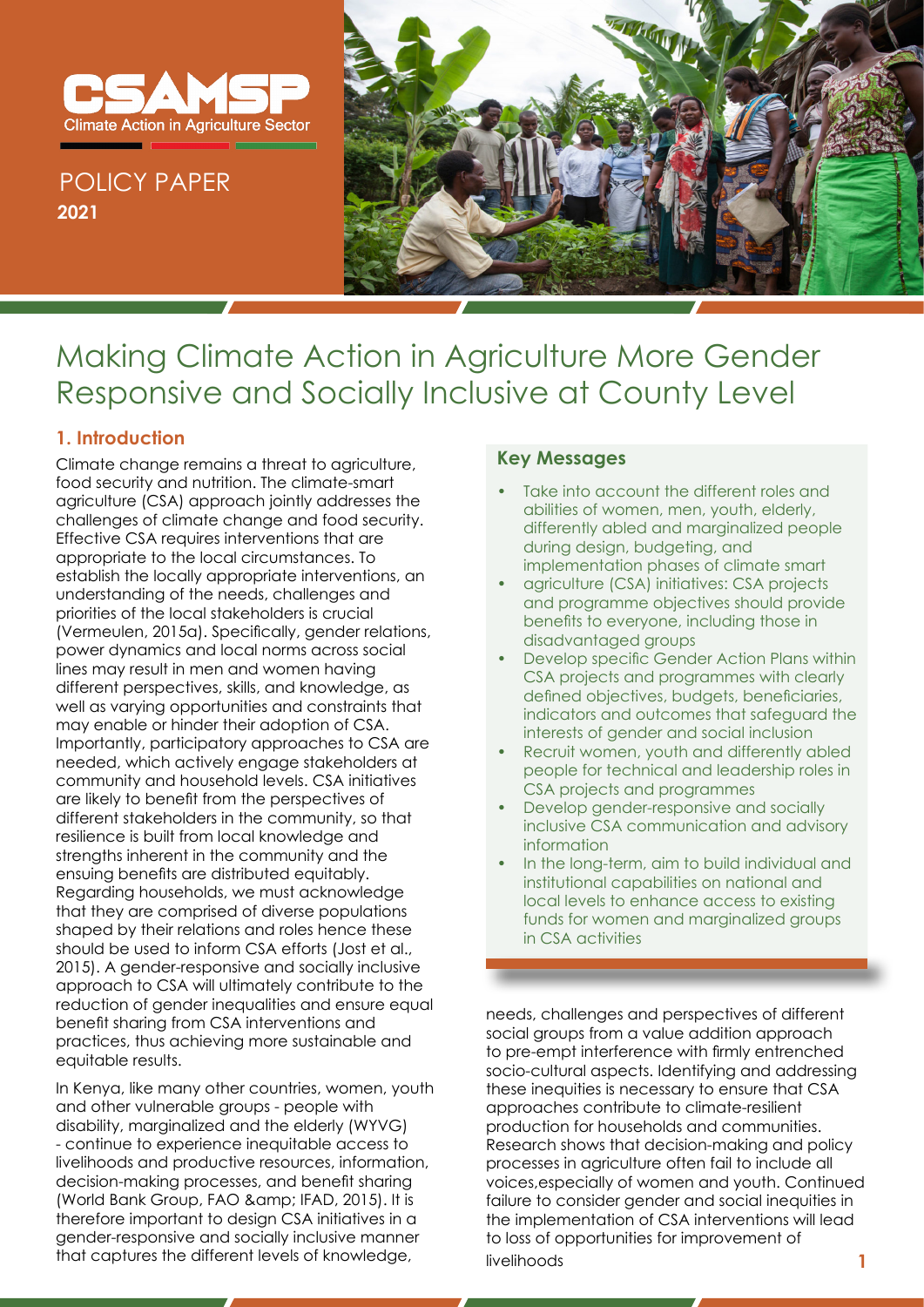and may also increase already existing inequities. CSA-related policies therefore need to be inclusive to ensure that specific needs and realities of different social groups are addressed.

A gender and inclusivity analysis involves a systematic method to examine differential situations for WYVG and acknowledge diversity during planning and implementation. It also allows county officers to have a holistic understanding of a community to ensure that the interest of all its stakeholders and population are addressed and considered. Notably, a gender and inclusivity analysis begins with the collection and analysis of gender disaggregated data by using quantitative and qualitative methods. The analysis will yield data that is an important component to generating gender and socially inclusion outcomes (e.g. are there implications of a CSA intervention on the time and labour for WYVG?).

# **2. National and County Policies Supporting Gender and Inclusivity in Climate Smart Agriculture**

There are several policies and strategies that support gender mainstreaming into the agriculture sector, including CSA. The Constitution of Kenya (2010) mandates that all state organs must work towards reducing gender inequality and eliminating social exclusion in all programmes and projects. Kenya's Vision 2030 aims to "*build a just and cohesive society, enjoying equitable social development in a clean and secure environment*" through increasing the participation of women and men. The Agricultural Sector Transformation and Growth Strategy (ASTGS, 2019-2029) is addressing the '*unique challenges and opportunities for women and youth in the sector by incorporating tailored opportunities for these groups as an integral part of delivering the ASTGS*'. The Ministry of Agriculture, Lifestock, Fisheries and Cooperatives (MoALFC) has a gender policy (2013) that calls for "*gender equality in Kenya's agricultural sector for enhanced and equitable productivity, food security, growth and national development*". The Kenya Youth Development Policy (2019) promotes the creation of sustainable, decent jobs and income-generating opportunities for all youth,while the Kenya Youth Agribusiness Strategy (2017-2021) targets people aged 35 years and below (equal to 35.4% of the population) with new opportunities in agriculture and its value chains. The Climate Change Act (2016), National Climate Change Strategy Response (NCCSR), National Adaptation Plan (NAP), Nationally Determined Contributions (NDCs), National Climate Change Action Plans (2018-2022), the Agriculture Policy (2019), Climate Smart Agriculture Strategy (KCSAS) and the Kenya Climate Smart Agriculture Implementation Framework (KCSAIF) all require that mainstreaming of gender and social inclusion be part and parcel of all climate actions in the agriculture sector. In particular, the KCSAS and the KCSAIF focus on

**Incorporation of gender and inclusivity lenses into CSA initiatives should be used throughout a project or programme's lifecycle as required by the National Policy on Gender and Development (2019) and other legislation. ''**

**conducting gender gap analyses in four aspects: access, participation, control, and benefit of climate-resilient development**, between men and women and special needs groups such as People Living with Disability (PLWD). At the County level, some of the County Integrated Development Plans (CIDPs) provide broad recognition and commitment to women's economic empowerment and enterprise development whereas others have prioritized economic empowerment of WYVG as one of their development pillars.

# **3. How to Incorporate a Gender-Responsive and Socially Inclusive Lens into CSA Initiatives at the county Level**

WYVG face inequitable access to CSA resources and information, decision-making processes, and benefit sharing. Achieving gender equality and social inclusion in CSA initiatives is already mandated in the various policy and legislations frameworks and the national and County governments are committed to "*eliminating inequalities and exclusion by advancing equality of opportunity and fostering good relations between different groups with characteristics such as age, disability and marginalization*". An equality-oriented and inclusive approach to CSA services and programmes focuses on the different needs of women, men, youth, and communities. Therefore, implementation of gender-responsive and socially inclusive CSA projects or programmes will promote the empowerment of WYVG to enhance positive outcomes for all.

Incorporation of gender and inclusivity lenses into CSA initiatives should be used throughout a project or programme's lifecycle as required by the National Policy on Gender and Development (2019) and other legislation. CSA initiative designs should therefore include the following elements: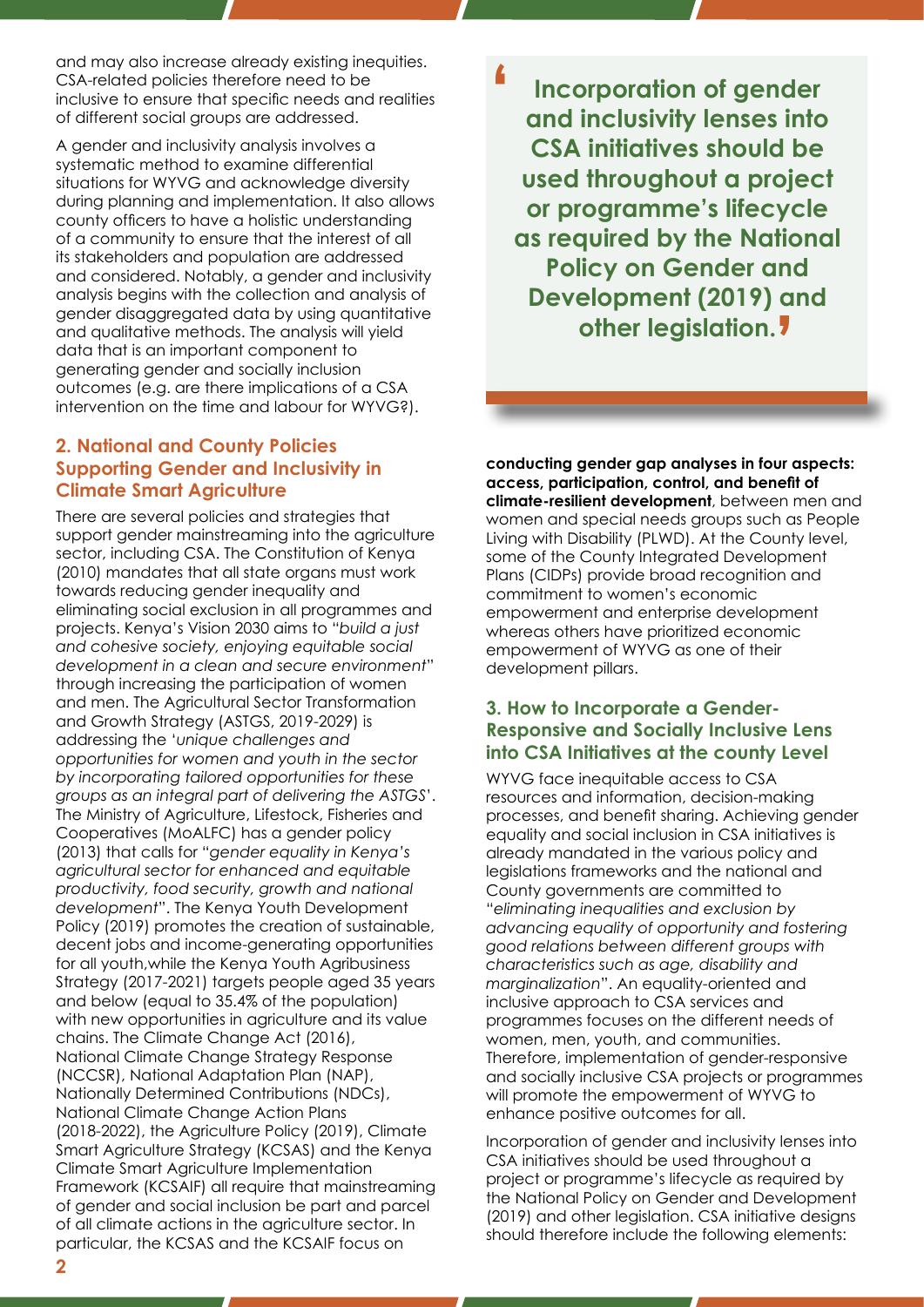- Gender-responsive and inclusive objectives, outcomes, outputs, activities and indicators
- Gender oriented capacity building or improvement components targeting both sexes
- Gender and inclusive institutional structures set up under projects/programmes
- Involvement of WYVG as beneficiaries during consultations and analysis
- Monitoring and evaluation should include gender and inclusivity expertise in the team
- Inclusion of an evaluation scope, criteria, questions and gender-responsive and inclusive
- methodology, tools and data analysis, including sex-disaggregated data
- Reporting should include a gender-responsive and social inclusion analysis

# **3.1 Planning Phase of Projects and Programmes**

Addressing inequalities and social exclusion is a key element in CSA. Empowering WYVG and engaging them in a process whereby all work

together as equally recognised decision-makers and change agents from the household to the national level – is a crucial pathway toward achieving equality. Unless specific efforts are made in the analysis and planning process to understand specific demographic, wealth, religious and ethnic groups whose voice is otherwise likely to be omitted, important knowledge and contributions to potential adaptation solutions in agriculture will be left out. See Figure 1 for an overview of different levels of CSA interventions and the design, planning and implementation of CSA phases.

Some of the questions that county officers should consider during the planning of CSA projects and programmes at household, community and county level include:

- Labour distribution or "task-target" analysis: Who does what? How? Where? When? Why?
- Access to resources including land, credit, inputs: Who uses what? How? Where? When? Why?
- Decision-making, control and power: Who controls what? How? Where? When? Why?

# **Levels of CSA Interventions**

#### **Household/Intra-household levels**

Households are not homogenous as members are shaped by their relations and roles within the household, community and institutions. Gender-sensitive participatory tools can be used to identify the different knowledge, needs and constraints that exist within households, which can then inform design and dissemination of CSA interventions

#### **Community Level**

Participatory approaches encourage strong community commitment and strengthen the adoption of CSA practices. Gender- Sensitive, socially inclusive community efforts provide greater opportunity for communities (youths, indigenous people, elderly women and men, male and female headed households, widows, orphans, the differantly abled) to build resilience from their existing strengths and to experience the ensuing benefits.

#### **County Policy Level**

To ensure gender-responsive and socially inclusive CSA, related policies should recognize and address the specific needs and realities of youths, indigenous people, elderly women and men, male headed and female headed households, widows, orphans, the differently abled and marginalized people



#### **Figure 1: Pathways for integrating gender into CSA at different levels**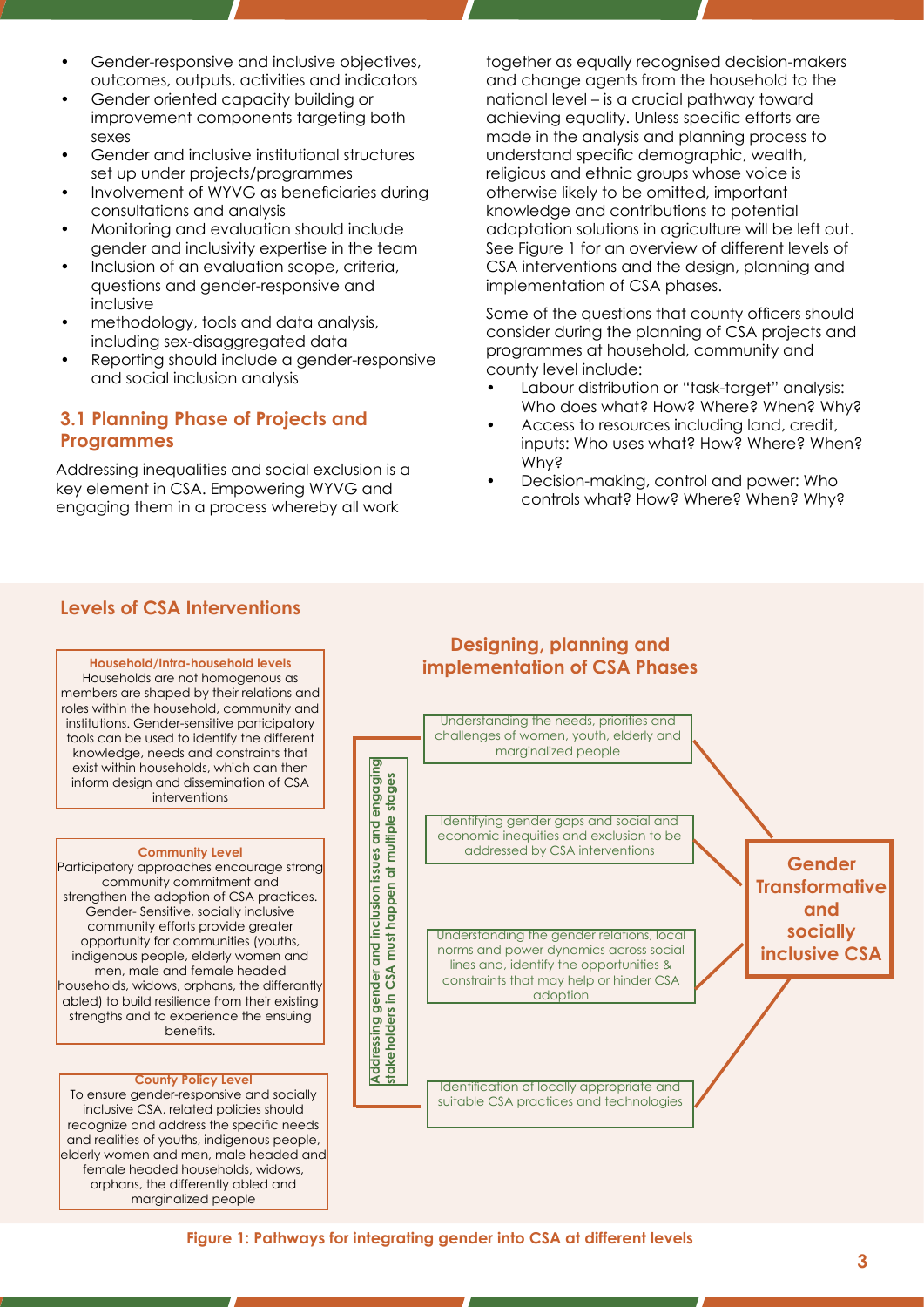- Knowledge and information access and use: Who knows what? How? Where? When? Why?
- Benefit-sharing analysis: Who benefits from CSA initiatives? How? Where? When? Why?
- Participation analysis: Who is included in CSA initiatives (actions/policy)? How? Where? When? Why?
- Role models/change agents/opinion leaders analysis: Who within the community has power to influence change? How? Why?

Answers to the questions above are sometimes available from secondary data (literature reviews) or could require collecting primary data. It is very important to avoid making assumptions about answers to these questions but rather get responses to them inductively.

# **3.2 Guidance for the Implementation of Gender-Responsive and Socially Inclusive Climate Action**

Once the above questions have been answered, integrate the responses into planning and implementation processes. Therefore, county public officers are encouraged to:

- Undertake a gender and inclusivity analysis (that captures sex- and genderdisaggregated data) at the outset of any CSA project or programme to establish baseline data on WYVG's needs, opportunities, participation and challenges that might influence the outcome of the CSA intervention.
- Collect sex- and gender-disaggregated data (going beyond attendance and participation) to help create the evidence base needed to plan and budget for gender-responsive and socially inclusive CSA projects or programmes
- Develop capacity building and improvement strategies for both sexes for effective interventions
- Allocate adequate financial and human resources into analysis during planning to help identify and understand the anticipated impact of CSA project or programme on different people.
- Identify women, differently abled, youth and the elderly within the community who can influence and are change agents in ensuring that the voices of all are heard.
- Establish a culture of gender and inclusivity analysis and reporting with every CSA project or programme
- Integrate the gender and inclusivity indicators into the monitoring and evaluation (M&E) as an integral part of the data collection and analysis process.
- Develop a CSA gender action plan that will guide the implementation of the CSA project or programmes.

After conducting a gender and inclusivity analysis, the CSA project or programme needs to demonstrate the value proposition to WYVG, specifically how these climate actions will reduce or bridge existing inequalities and social exclusion. The CSA project or programme needs to describe its inclusivity objectives/initiatives as well as its goal - on the designed implementation matrix.

# **3.2.1 Demonstration of how the Project is Benefiting WYVG**

There are several ways to demonstrate that the project is benefiting WYVG. This includes, but is not limited to, the following; describing:

- how WYVG people will be included in the planning of the CSA project, including in decision-making processes; and/or
- how WYVG will be consulted during the development of the CSA project; and/or
- what processes are in place to actively encourage WYVG participation in the implementation of the CSA project; and/or
- the kinds of strategies that will help the CSA programme or project to ensure that activities benefit women and men equitably or will address institutionalized inequities and/ or,
- how the CSA programme project will ensure that women and men have equitable access to and control over information, agricultural inputs and resources (training, outreach, products), and services?
- how the results of the CSA programme or project will be disseminated and communicated to WYVG; and/or
- how the CSA project will collect and use gender-disaggregated data to analyse the impact of the project on WYVG

The CSA project or programme also needs to demonstrate how the objectives will provide benefits to everyone (the principle of "no one left behind"). For example, how does the project aim to implement or facilitate or contribute to gender equality outlined in the Constitution of Kenya and other legislations and in what ways will the project benefit or impact men and WYVG?

**The CSA project or programme also needs to demonstrate how the objectives will provide benefits to everyone (the principle of "no one left behind"). ''**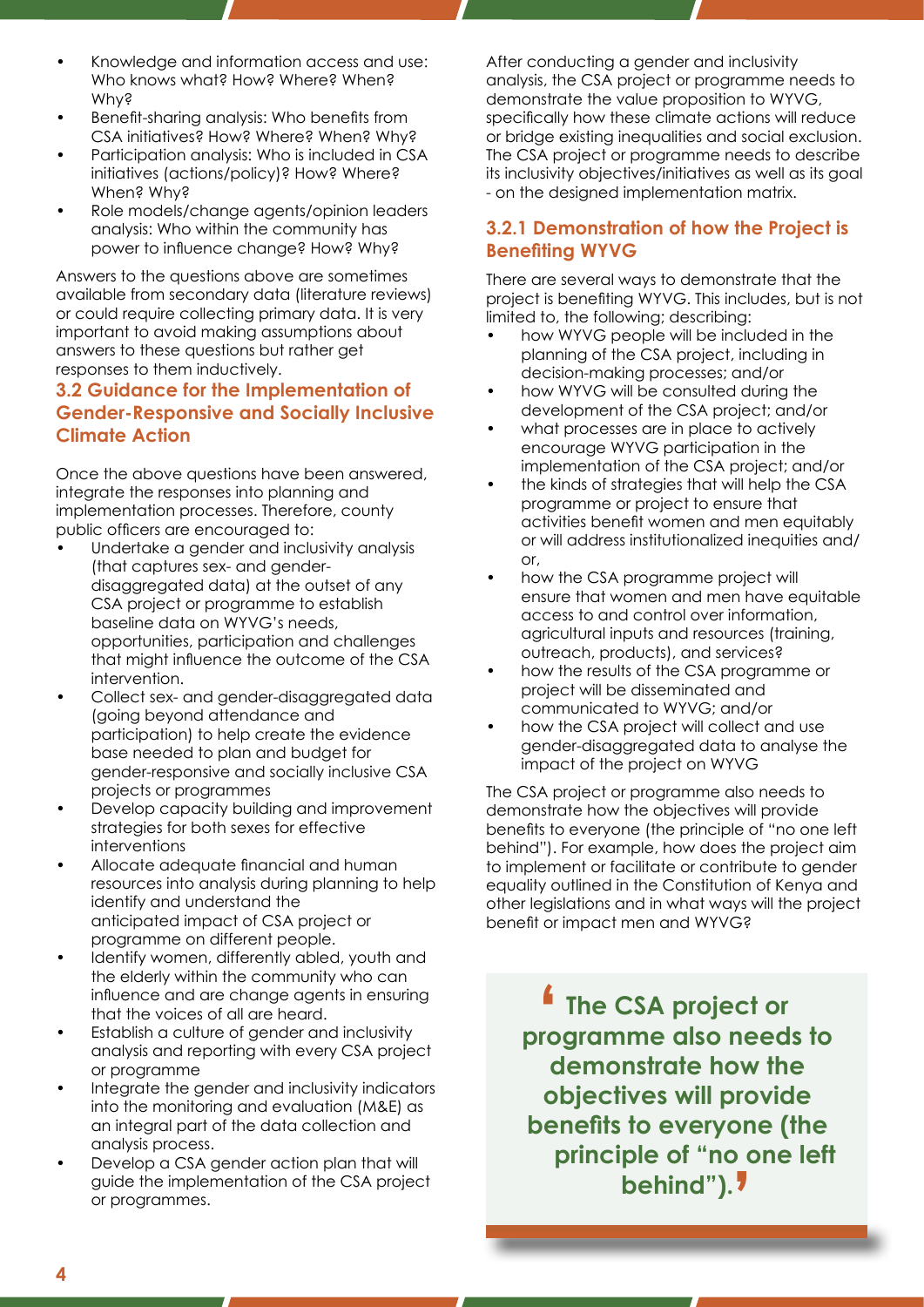Ways in which the CSA to demonstrate that the objectives will benefit everyone include, but are not limited to, the following:

- specifically setting out how the objectives of the project or programme will encourage the participation of WYVG and men in CSA activities (e.g., project will provide genderresponsive training WYVG in agro-processing, thereby empowering them to add value to their produce, or the project will streamline business regulation processes, thereby encouraging WYVG-operated small and medium enterprises to move into the formal sector).
- describing how the objectives of the project or programme will contribute an understanding of gender equality considerations (e.g., training schedule and location will be conducive to WYVG or gender and inclusivity indicators are utilized for monitoring the impact of the project or programme).

# **3.3 Budgeting Phase of Projects and Programmes**

A gender and inclusivity lens is also required during budgeting for CSA initiatives. Gender-responsive and socially inclusive budgeting processes seek to allocate adequate funds to activities that target WYVG. The processes also involve a gender budget analysis to identify the different impact of expenditure on and the potential need for re-allocation of expenditure to ensure fair and equitable distribution of benefits to all. If a gender-responsive and socially inclusive planning is done properly, budgeting will be an easier step since financial resources will be allocated to each activity and target each group.

A budgetary process is gender-responsive and socially inclusive when it ensures that:

- sufficient funds are allocated to achieve the expected results that support gender equality and inclusion
- public budget hearings are done in a way that WYVG have an opportunity to voice their contributions to the CSA initiatives budget allocations
- additional financial resources are allocated for a gender and inclusivity expert and training for staff

Furthermore, the CSA project or programme funds should reflect the level of commitment to gender equality and social inclusion goals and objectives. For example, Marsabit County established an enterprise fund for youth and women.

### **4. Recommendations for Action**

- **• Define gender and inclusivity goals and objectives** in **CSA** initiatives with all project or programme stakeholders, including farmers
- Integrate gender and inclusivity metrics into CSA project and programme monitoring and evaluations plans.
- Develop a **strong financing architecture** that provides high quality, predictable and accessible financing to WYVG.
- **• Recruit WYVG** for technical and leadership roles in CSA projects and programmes.
- **• Design capacity enhancement** strategies at national and local levels for both institutions and individuals for enhanced interventions and engagement
- Make WYVG feel comfortable by **building safe spaces and accommodating gender-specific needs.**
- Establish a **gender action plan** that can be used to craft evidence-based solutions to address problems identified in the gender analysis; solicit and integrate solutions provided by project participants, particularly marginalized groups of women, and collaboratively integrate these solutions into the existing work plan. The results of this plan should be specific, implementable interventions that fit within the budget, scope, and timeline of the project or programme.